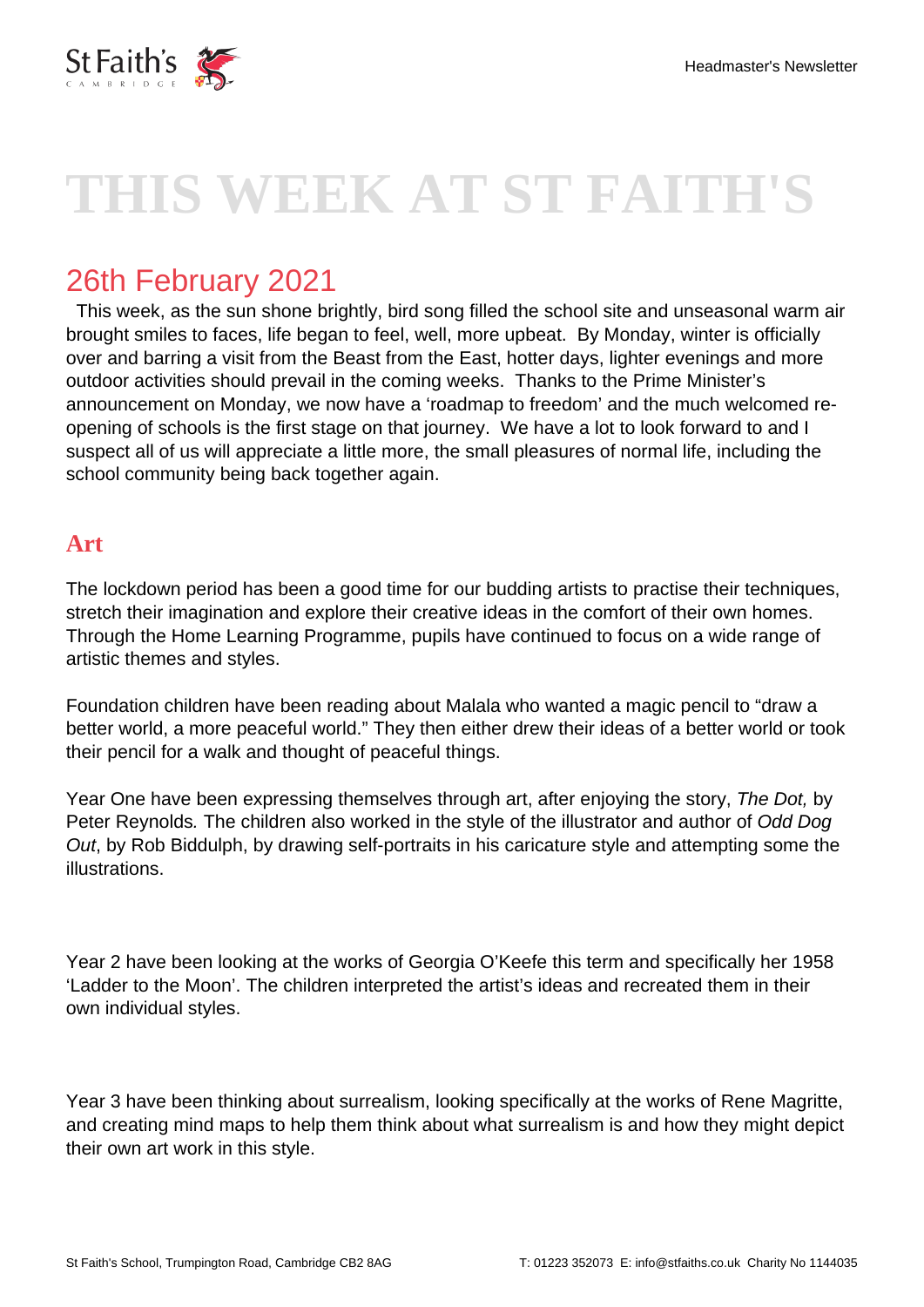

Whilst studying sculpture and the artist Pablo Picasso, Year 4 have created their own sculptures, inspired by Picasso, using everyday objects found at home.

Inuit Art and in particular, the Legend of Sedna: The Goddess of the Sea, has been the focus for Year 5. They were tasked with creating a book cover design for this Inuit folktale. Some of the pupils also took on the challenge of constructing their very own Inukshuk (a manmade landmark or cairn from this region) from items at home.

Pupils in Year 6 have been exploring African art and the symbolic patterns used in paintings and masks.

Year 7 have continued to develop their Bronze Art Award portfolios, which will be submitted for assessment at the end of the school year.

Year 8 pupils have been learning about illuminated letters, designing their own whilst exploring the theme of famous fairy tales and mythical creatures.

Finally on the subject of Art, I thought you would like to see some of the impressive work in the portfolios of our art scholars. Not surprisingly we heard this week that several of our Year 8 pupils have been awarded senior school art scholarships. These awards are fully deserved and a great credit to the talents of the pupils and the skill and enthusiasm of our Art teachers.

#### **Kraznir**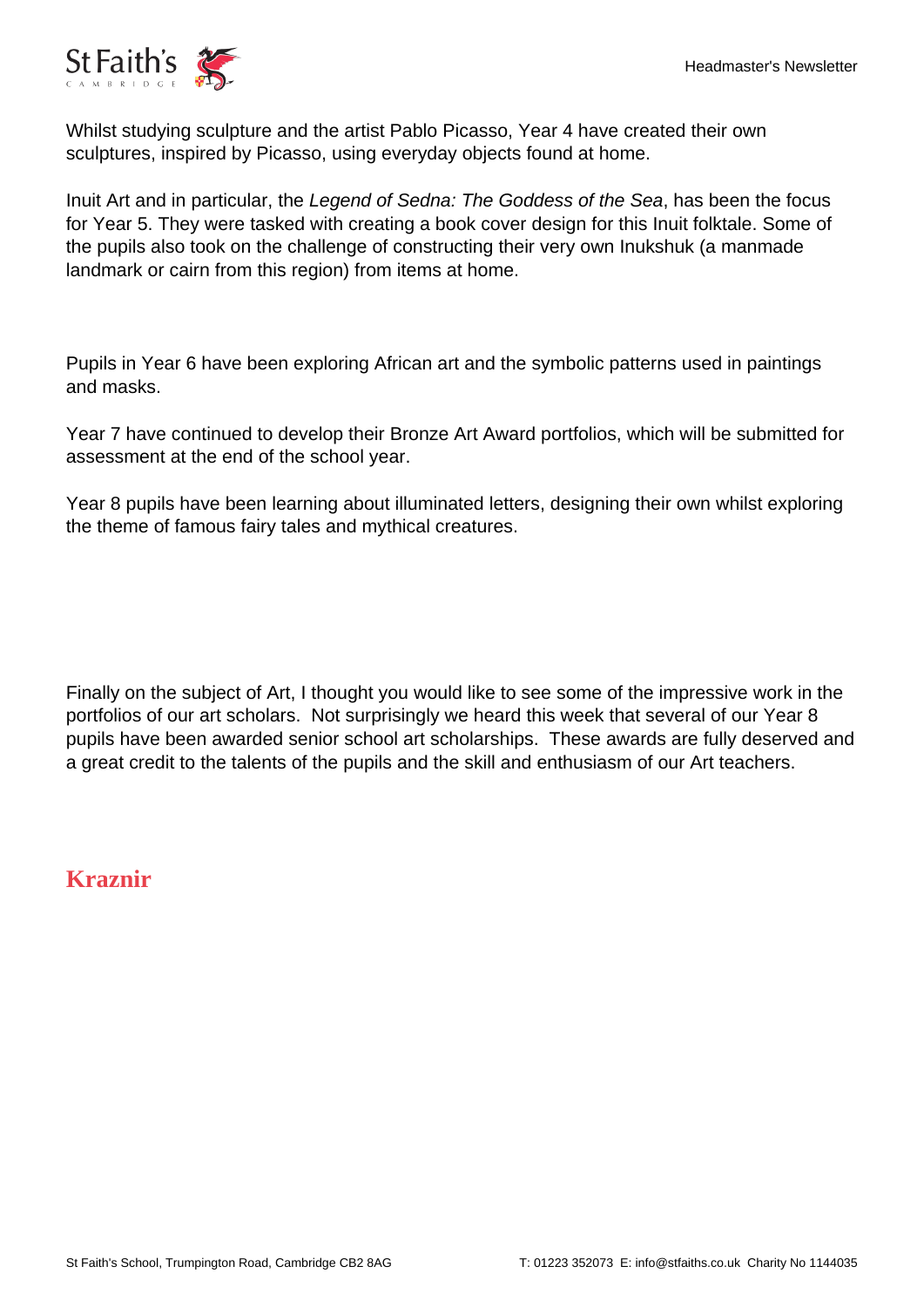



Staying on the theme of creativity, here is a deliciously-looking cake made by Emma as an extension to her fantasy writing project in English on a land called Kraznir.

## **Live Games Lessons**

This week saw the start of 'live' Games lessons for pupils in Years 3 to 8. These optional sessions focus on a range of skills and movement and are held at the beginning of the week so that pupils can continue to develop their techniques in their remaining PE and Games lesson during that week. Mrs Melville, who led the sessions, was delighted with both the number of participants and their level of engagement in what looked to be great fun.

#### **Racism**

We are all different, on the outside. We are all equal, on the inside. So there's no need to be racist.

At first, we're all the same. Then growing up, it seems we change. We don't.

> We will try new things, We will learn new things, But inside, we stay the same.

Some people judge us by what's on the outside, But we need to just focus on the inside. That's what counts.

By Martha 5B